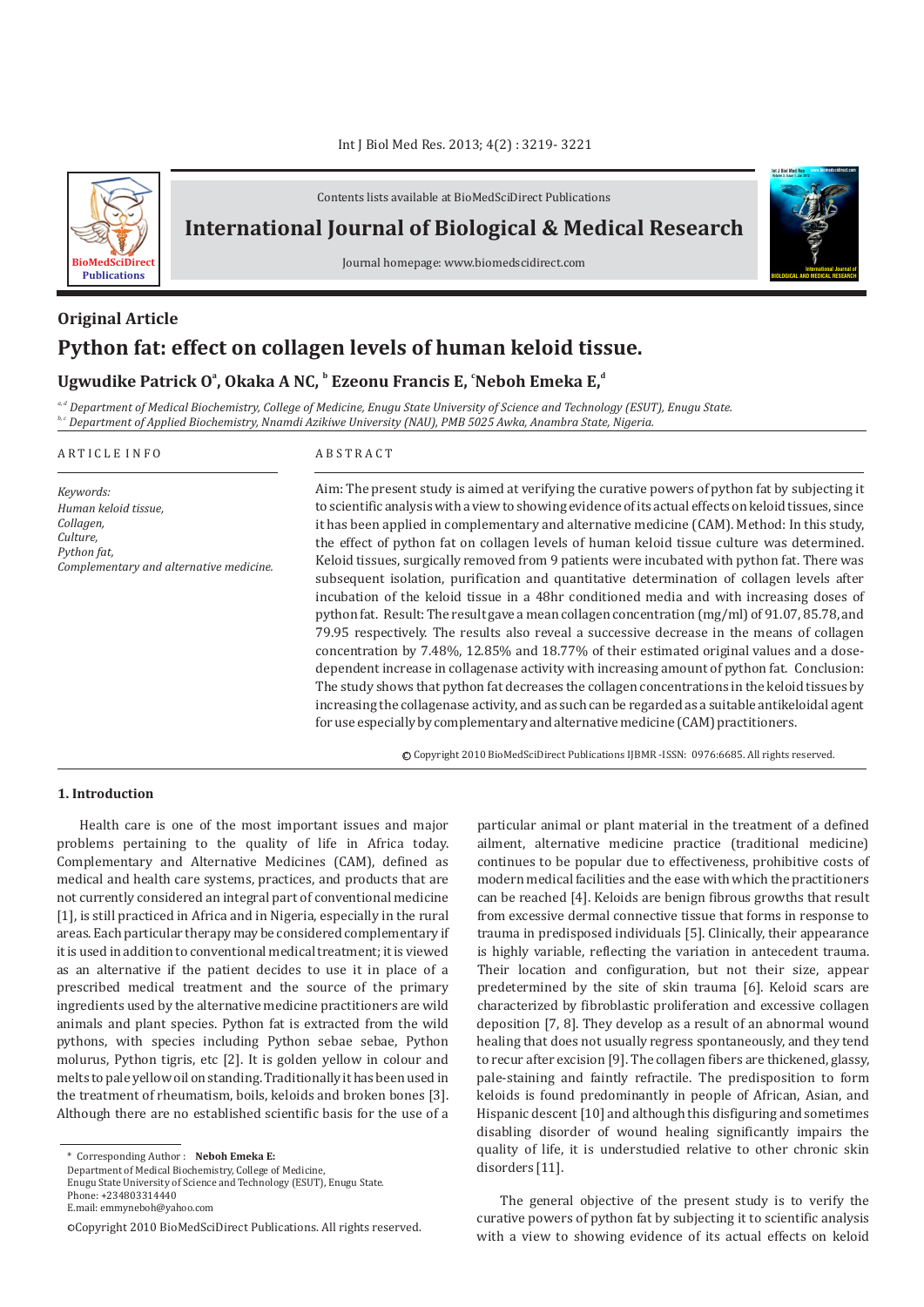tissues. The specific objective is to ascertain the effect of python fat on collagen levels of human keloid tissue culture. Results from the study will not only provide information on the effect of python fat on keloid tissues, but will also provide a scientific basis for its use, considering the fact that Africans are predisposed to form keloids. Also since facilities are now available for scale-up production of desired biomolecules and outright synthesis of its analogues (Rang et al., 1999) administration of the pure python fat, topically, no doubt will be more potent compared to concoctions used by the traditional healers.

# **2. MATERIAL AND METHODS**

Samples of python fats and oils were bought at the traditional medicine area in Ogbete Main Market Enugu and were used for the study. Surgically removed keloid tissues were got from the National Orthopaedic Hospital Enugu, Enugu State. All the chemical and reagents used were of analytical grade (Analar).

## **Analytical Methods:**

Determination of collagen levels of cultured keloid tissues required column chromatographic and absorbance spectrophotometric techniques.

# **Human Keloid Tissue Culture and Preparation of Culture Supernatant.**

Human keloid tissue culture was prepared by the method of Wilson and Walker [14]. Four culture vessels of Trowell's type-II chamber for organ culture were each poured 100ml of suspension of Parker-199 synthetic medium containing different metabolites and foetal calf serum as stimulant to cell growth. 5 g of human keloid tissue were cut in slices of about 1.5mm by means of a microtome and placed on the grid within each culture vessel. The grid is a permeable sheet of Millipore material that provides high surface area for delivery of nutrients to the tissue on solid support. The pH of the medium was maintained at between 7.3 and 7.5 by means of a 30mM bicarbonate buffer. Subsequently 0ml, 5ml, 10ml and 15ml python fat were put into the control, first, second and third culture vessels respectively. The temperature of the incubating chamber was set at 37°C and 95% (v/v) oxygen (Original v 3.4L) in the gas phase infused through an inlet in the innermost cells of the slices. The culture vessels were then put in their positions in Trowell's type-II chamber for organ culture and the tissues therein allowed to incubate for 48hrs. Subsequently, the cultured tissues were minced and put in 25ml of 0.25 mM acetic acid solution. The minced tissues were homogenized at 650rpm and the supernatant collected.

# **Calibration of Chromatographic Column and Determination of Collagen Levels of Keloid Tissue.**

A 300ml capacity chromatographic column was calibrated by pouring 5ml of 10g/L collagen analytical grade in a well-packed Agarose -4B gel. The collagen was subsequently eluted with an isocratic 10mM acetic acid buffer system and fraction number × (FN×) with highest absorbance at 280nm and 260nm determined.

The retention volume (VR), the retention time (tR) and thus the rate of flow (F) of the fractions were also determined. Five (5) ml of culture supernatant from the homogenized and centrifuges keloid tissues was poured into Agarose-4B gel column and eluted with an isocratic 10mM acetic acid buffer. The absorbance at 280nm for fraction number × (FN×) for the 32 supernatants including controls and tests were then read off. Collagen concentration in sample is given by:

(C) 
$$
_{\text{mgmL}}^{-1}
$$
 = 1.55A<sub>280</sub> - 0.76A<sub>260</sub>

# **RESULTS**

The calibration of chromatographic column gave results as shown in table 1.

Table 2 shows collagen concentrations obtained with increasing dose of python fat in culture and also shows a percentage decrease in collagen concentration, relative to estimated original value.

# **Table 1. Results on caliberation of chromatographic column**

| <b>Parameter</b>              | <b>Values</b>             |
|-------------------------------|---------------------------|
| $V_{\scriptscriptstyle\rm E}$ | 20ml                      |
| $FN_{x}$                      | $\overline{4}$            |
| $V_{\scriptscriptstyle R}$    | 80ml                      |
| $t_{R}$                       | 6mins                     |
| $\overline{F}$                | $0.22$ mls <sup>-1</sup>  |
| $^{4}A_{280}$                 | 11.40                     |
| $^{4}A_{260}$                 | 13.25                     |
| ${}^4$ (C)                    | $7.6$ mg ml <sup>-1</sup> |

Where:

 $V<sub>E</sub>$  = Elution Volume

 $FN_x$  = Fraction Number x

 $V_p$  = Retention Volume

 $t<sub>n</sub>$  = Retention Time

 $F =$  Flow Rate

 ${}^4A_{280}$  = Absorbance at 280nm of Fraction Number 4.

 ${}^4A_{260}$  = Absorbance at 260nm of Fraction Number 4.

 $^{4}$ (C) mg ml<sup>-1</sup> = Concentration of collagen in fraction Number 4.

# **Table 2. Collagen concentration obtained with increasing dose of python fat in culture.**

|       |       | $[C]$ 0 ml (mgml-1) $[C]$ 5 ml (mgml-1) $[C]$ 10 ml (mgml-1) $[C]$ 15 ml (mgml-1) |       |
|-------|-------|-----------------------------------------------------------------------------------|-------|
| 98.43 | 91.07 | 85.78                                                                             | 79.95 |